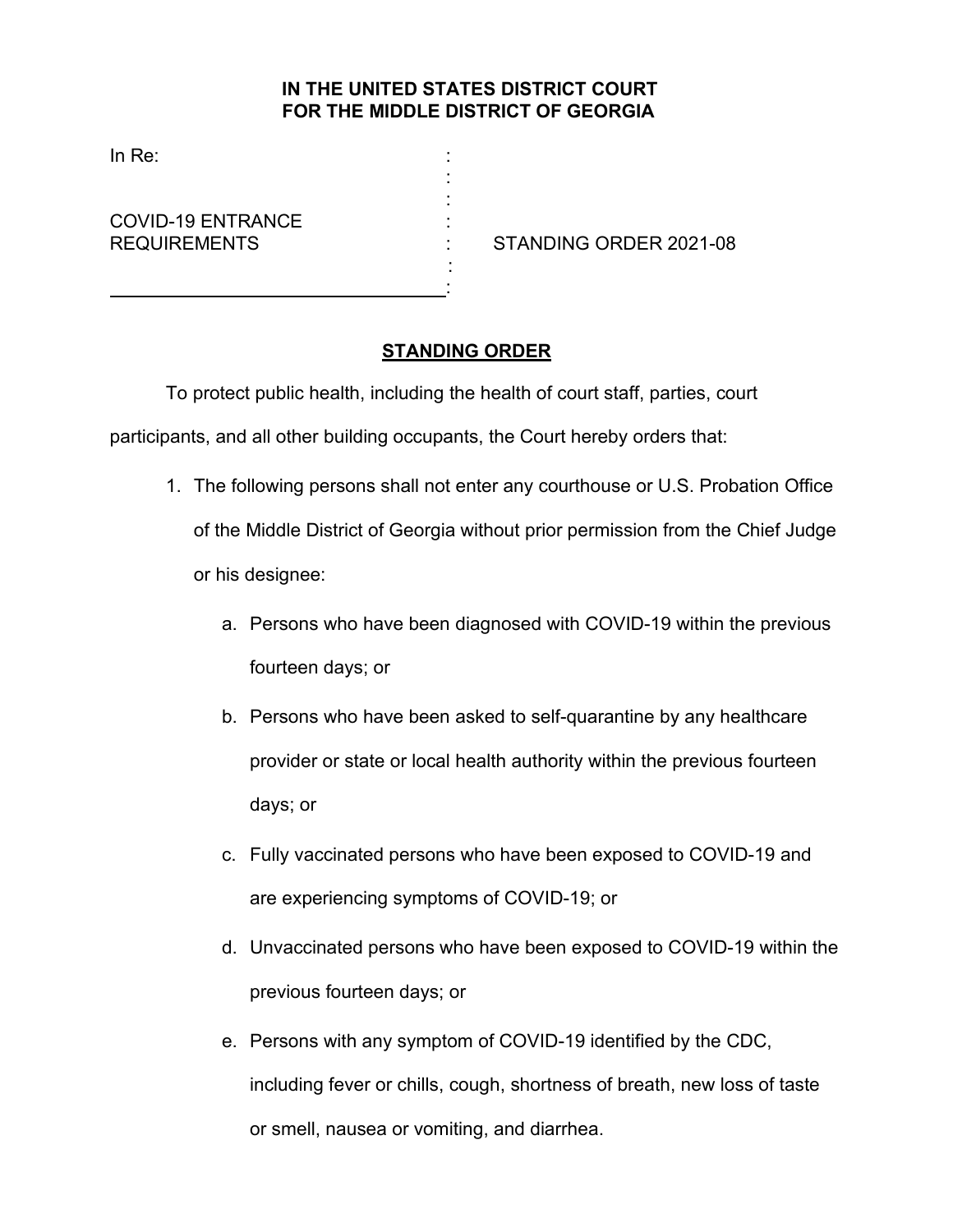- 2. The following procedures govern the use of masks or other face coverings:
	- a. Pursuant to CDC guidance, masks or other face coverings that cover the mouth and nose must be worn by unvaccinated persons in all public areas of court occupied space in the Middle District of Georgia. Fully vaccinated persons must wear masks unless otherwise ordered by the Court. Masks will be provided to entrants if necessary.
	- b. Presiding judges shall establish the requirement for wearing masks for court proceedings in their courtrooms.
- 3. Anyone denied entry due to these precautions will be provided with contact information to contact the relevant court or other agency with whom they have business.
- 4. The United States Marshal, his deputies, and court security officers shall deny entry to anyone attempting to enter in violation of this Order and shall have the authority to remove anyone from a courthouse or United States Probation Office in the Middle District for failure to abide by this Order while in our facilities.
- 5. Nothing in this order prevents hearings from being conducted remotely pursuant to the CARES Act with the consent of the Defendant and approval of the presiding judge.
- 6. This order supersedes all previous standing orders inconsistent with today's order.